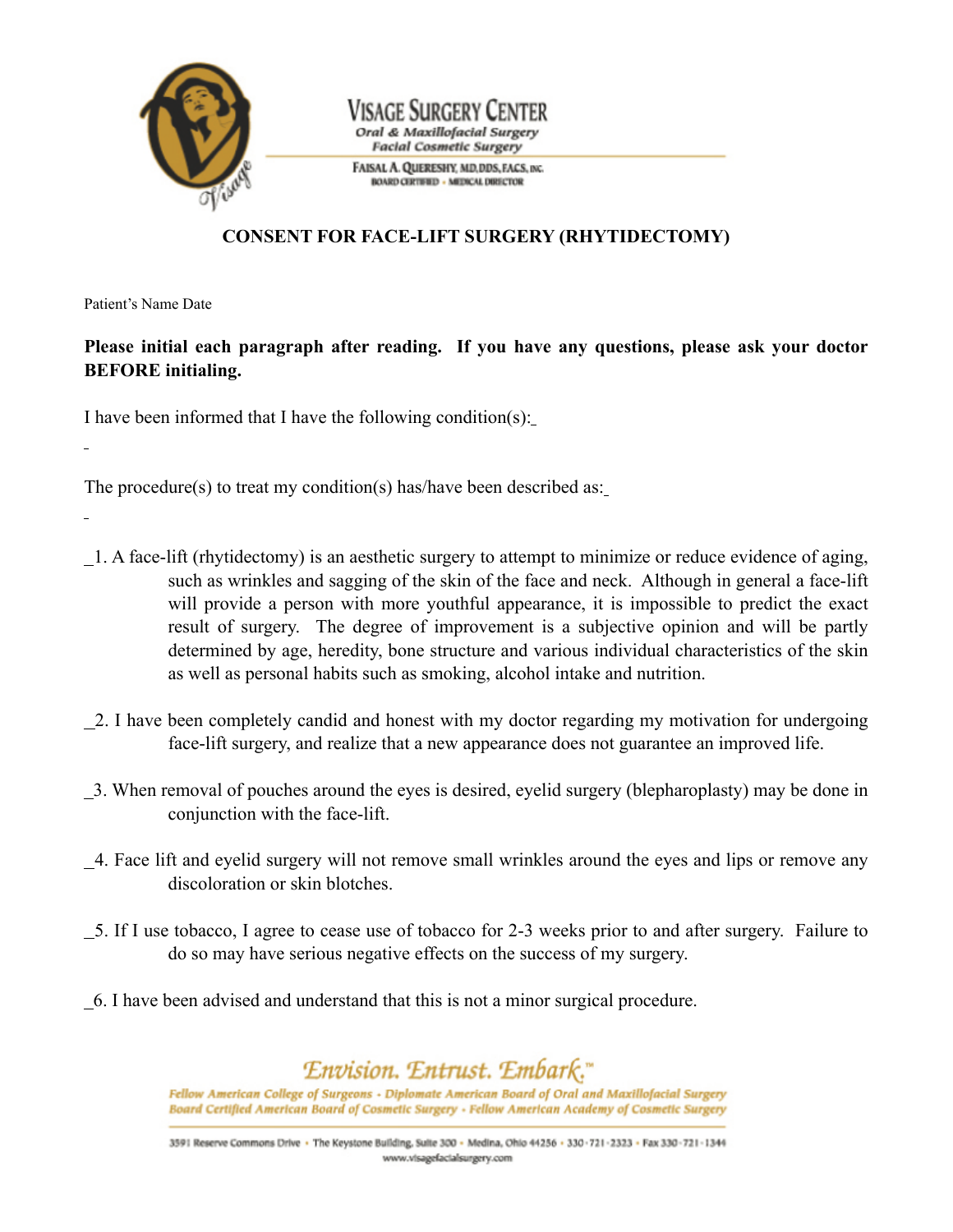

7. Additionally, I have been advised and understand that face-lift surgery will not cease the aging process. Future and additional face-lift surgeries may be necessary, depending upon aesthetic and cosmetic considerations. Surgical results may not match expectations and anticipations.

VISAGE SURGERY CENTER Oral & Maxillofacial Surgery **Facial Cosmetic Surgery** FAISAL A. QUERESHY, MD.DDS, FACS, INC. **BOARD CERTIFIED - MEDICAL DIRECTOR** 

### **SURGICAL CONSIDERATIONS**

- 8. Face-lift surgery is usually performed first on one side of the face and then the other. Incision placement is determined by the surgeon's judgment before and at the time of surgery. In many cases, incisions are started inside the hairline at the temples, continued down in a natural skin line around the ear lobe, and extend into the back of the scalp or nape of the neck. Occasionally, an incision may extend inside the front of the ear. A small incision is frequently necessary under the chin to provide for the removal of excess neck skin, removal of fat and treatment of sagging neck muscles.
- 9. After initial incisions, skin is separated from underlying fat and muscle; skin is gently stretched upwards and backwards and excess skin is removed. In some cases, fat deposits beneath the chin and in the neck may be removed and deeper layers of neck tissues may also be corrected.
- 10. Every reasonable attempt will be made to place incisions along natural skin lines and creases. In many cases, incisions will result in some scarring, which usually fade and become less visible as healing occurs. Scars are most noticeable behind the ears; however, the hair can generally cover them. In some patients scarring may be noticeable and permanent and a second procedure (scar revision) may be indicated.

#### **POST-OPERATIVE CONSIDERATIONS**

- 11. At the conclusion of surgery, large loose dressings are applied to the face and neck and sometimes drain tubes may be inserted in the incisions. These dressings resemble a "mummy" dressing and will be left in place for several days. Drainage tubes are usually removed in a few days.
- 12. Post-operative discomfort is typical and can be controlled with medications.
- 13. Swelling and bruising of the face is common and may last for two or three weeks. Keeping the head elevated for several days after surgery will help reduce such complications. Swelling

Envision. Entrust. Embark." Fellow American College of Surgeons - Diplomate American Board of Oral and Maxillofacial Surgery Board Certified American Board of Cosmetic Surgery - Fellow American Academy of Cosmetic Surgery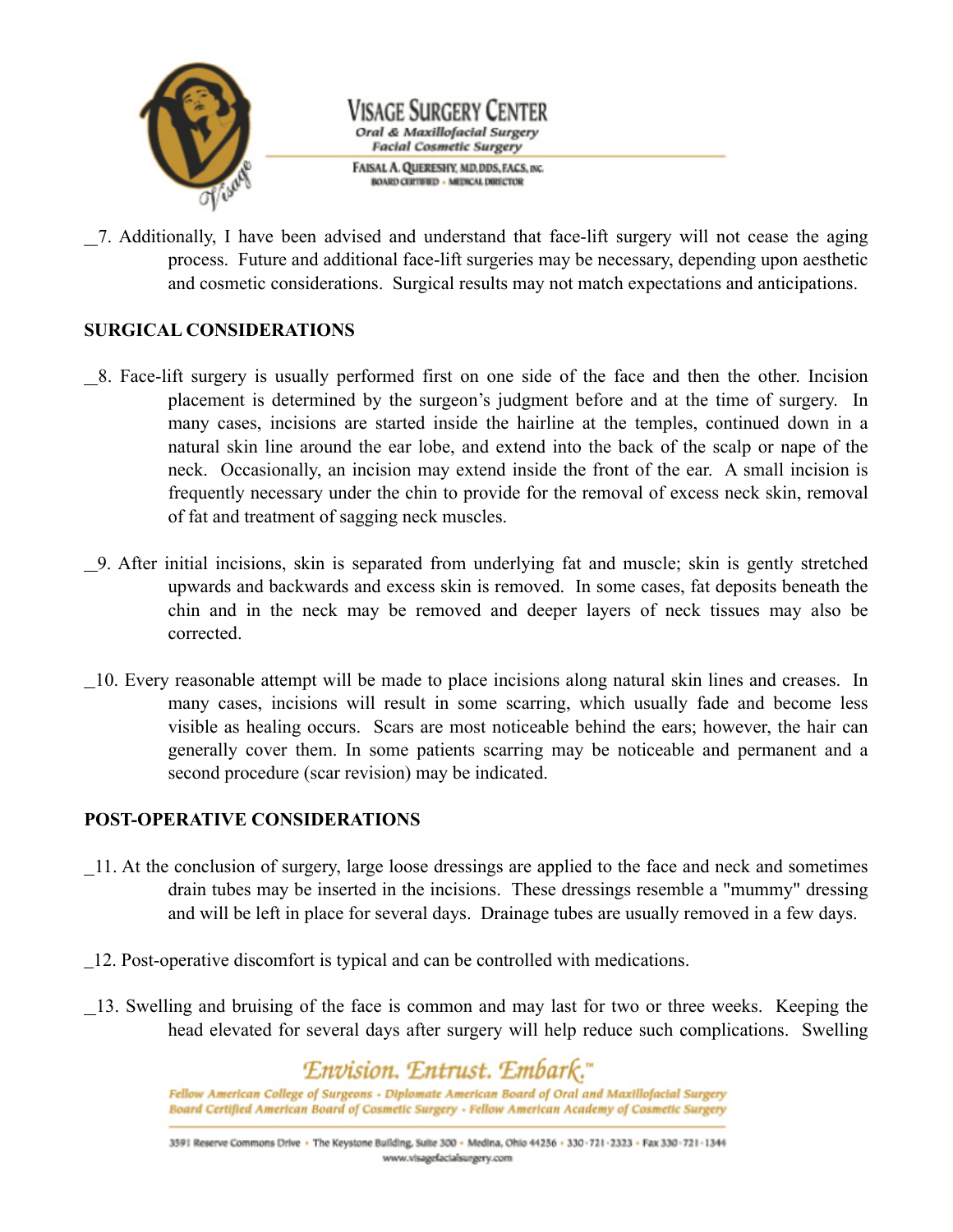

FAISAL A. QUERESHY, MD.DDS, FACS, INC. **BOARD CERTIFIED - MEDICAL DIRECTOR** may not completely resolve for up to six months, but the duration and intensity varies with each individual. Patients often report a feeling of tightness, which is described as being uncomfortable. Healing is a gradual process and the final result may not be realized for six

VISAGE SURGERY CENTER Oral & Maxillofacial Surgery **Facial Cosmetic Surgery** 

to twelve months.

- 14. As a result of surgery and repositioning of the facial skin, some numbness can be expected. Such numbness is usually temporary, lasting from six to twelve months. In some cases, there can be residual areas of permanent numbness.
- 15. Post-operatively I understand I must avoid excessive or strenuous exercise such as aerobics, heavy lifting, or other strenuous activities.

### **RISKS AND COMPLICATIONS**

- 16. It has been explained to me that there are certain inherent and potential risks in any surgical procedure and that in this specific instance such operative risks include, but are not limited to:
	- A. Delayed healing. In rare instances, necrosis (loss of localized areas of skin) may occur. This complication may require additional treatment and surgery.
	- B. Infection and localized collections of blood are not uncommon. Minor blood clots will be drained locally; major hematomas may require deeper surgical drainage. When indicated, antibiotics will be prescribed. In rare cases, infection may require additional treatment or hospitalization.
	- C. Poor healing may result in excessive and permanent scarring which may require a second operation for scar revision.
	- D. Blood loss is usually minimal; however, in rare cases, a transfusion may be necessary. I understand my rights regarding donation of my own blood before surgery so it may be transfused back to me if necessary.
	- E. Nerve damage: the surgery will involve areas of certain cranial or facial nerves. Damage to sensory nerves may cause numbness, usually temporary. However, in rare cases, such numbness of the skin may be permanent. Additionally, there is a risk of damage to nerves that affect motor function. For example, there may be an inability to raise the eyebrows. Decreased function of motor nerves may also be permanent in nature.

# Envision. Entrust. Embark."

Fellow American College of Surgeons - Diplomate American Board of Oral and Maxillofacial Surgery Board Certified American Board of Cosmetic Surgery - Fellow American Academy of Cosmetic Surgery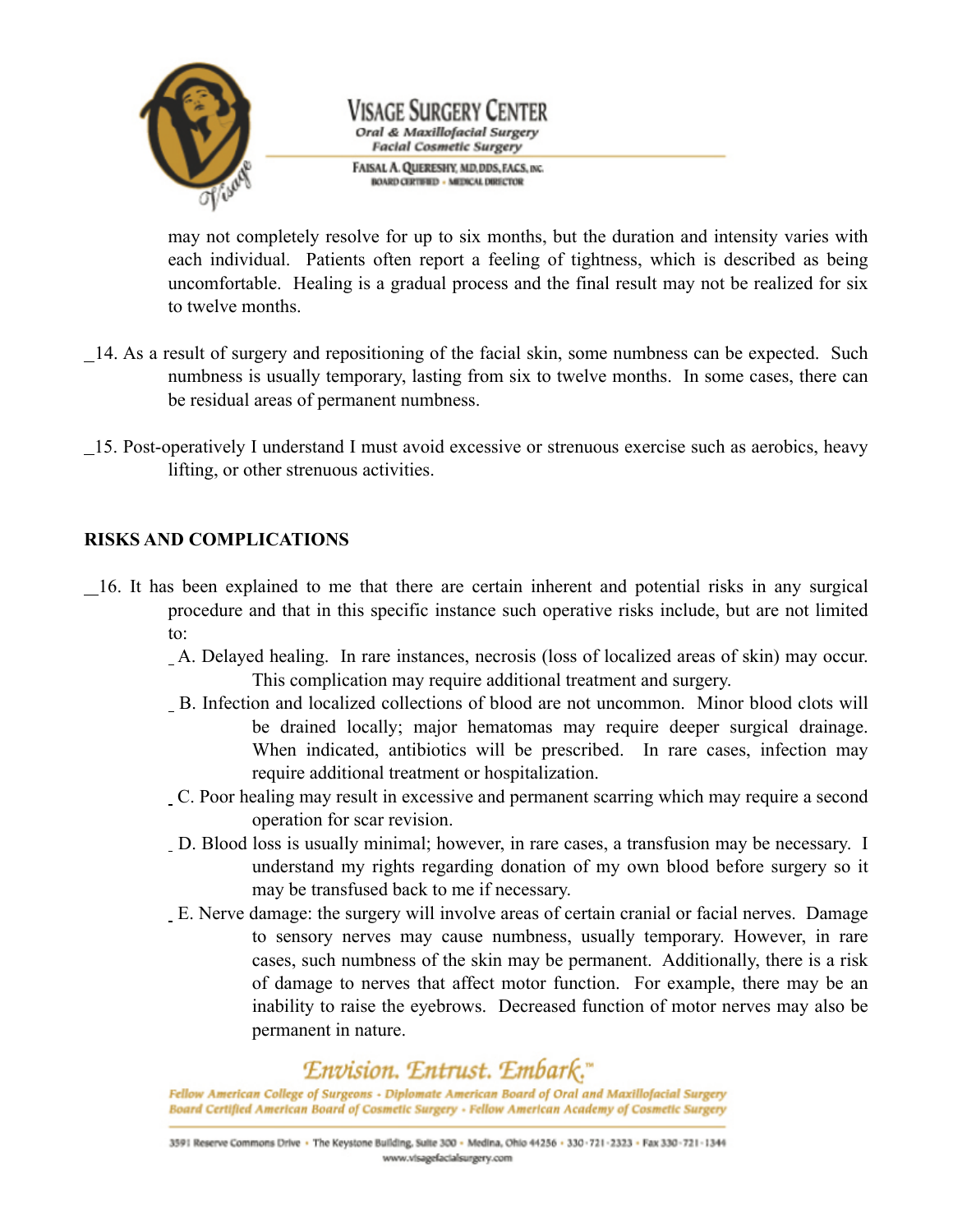

VISAGE SURGERY C Oral & Maxillofacial Surgery **Facial Cosmetic Surgery** FAISAL A. QUERESHY, MD.DDS, FACS, INC. **BOARD CERTIFIED - MEDICAL DIRECTOR** 

F. There may be localized hair loss, which may require further treatment.

## 17. **ANESTHESIA**

Face-lift surgery is most commonly performed in a hospital, but may be done in an outpatient clinical setting. In the latter event, a choice of anesthetics is offered. The anesthetic I have chosen for my surgery is:

 Local Anesthesia Local Anesthesia with Nitrous Oxide/Oxygen Analgesia Local Anesthesia with Oral Premedication Local Anesthesia with Intravenous Sedation General Anesthesia

18. **ANESTHETIC RISKS** include: discomfort, swelling, bruising, infection, prolonged numbness and allergic reactions. There may be inflammation at the site of an intravenous injection (phlebitis) which may cause prolonged discomfort and/or disability and may require special care. Nausea and vomiting, although rare, may be unfortunate side effects of IV anesthesia. Intravenous anesthesia is a serious medical procedure and, although considered safe, carries with it the risk of heart irregularities, heart attack, stroke, brain damage or death.

### 19. **YOUR OBLIGATIONS IF IV ANESTHESIA IS USED**

- Because anesthetic medications cause prolonged drowsiness, you MUST be accompanied by a responsible adult to drive you home and stay with you until you are sufficiently recovered to care for yourself. This may be up to 24 hours.
- During recovery time (24 hours) you should not drive, operate complicated machinery or devices, or make important decisions such as signing documents, etc.
- You must have a completely empty stomach. IT IS VITAL THAT YOU HAVE NOTHING TO EAT OR DRINK FOR EIGHT (8) HOURS PRIOR TO YOUR ANESTHETIC. **TO DO OTHERWISE MAY BE LIFE-THREATENING!**
- **However,** it is important that you take any regular medications (high blood pressure, antibiotics, etc.) or any medications provided by this office, **using only a small sip of water.**

#### **NO GUARANTEE OF TREATMENT RESULTS**

# Envision. Entrust. Embark."

Fellow American College of Surgeons - Diplomate American Board of Oral and Maxillofacial Surgery Board Certified American Board of Cosmetic Surgery - Fellow American Academy of Cosmetic Surgery

3591 Reserve Commons Drive · The Keystone Building, Suite 300 - Medina, Ohio 44256 - 330 - 721 - 2323 - Fax 330 - 721 - 1344 www.visagefacialsurgery.com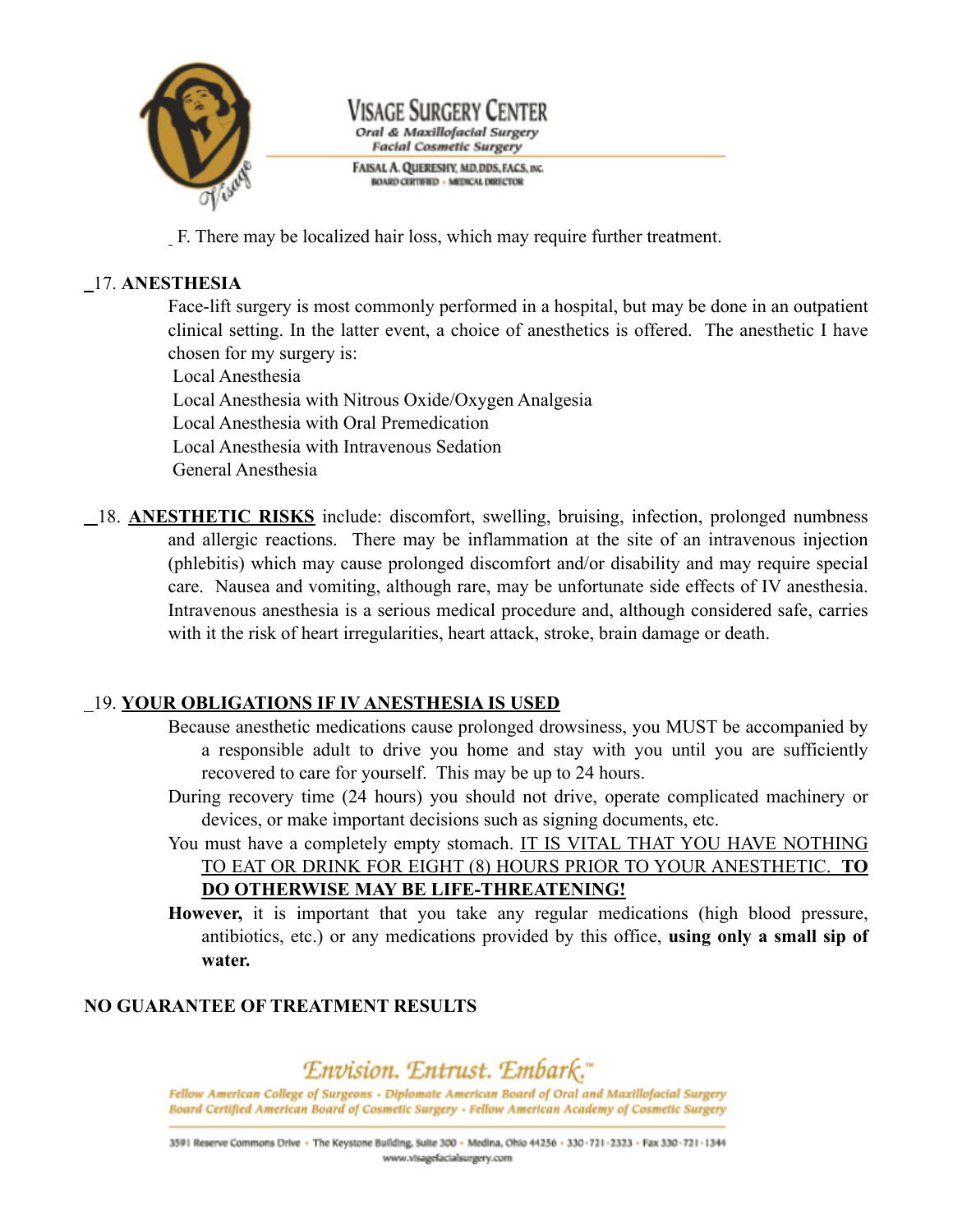

 20. No guarantee or assurance has been given to me that the proposed treatment will be curative and/or successful to my complete satisfaction. Due to individual patient differences, there is a risk of failure or relapse, my condition may worsen, and selective re-treatment may be required in spite of the care provided.

VISAGE SURGERY CENTER Oral & Maxillofacial Surgery **Facial Cosmetic Surgery** FAISAL A. QUERESHY, MD.DDS, FACS, INC. **BOARD CERTIFIED - MEDICAL DIRECTOR** 

- 21. I have had an opportunity to discuss my past medical and social history, including drug and alcohol use, with my doctor and I have fully informed him of all aspects of my health history, recognizing that withholding information may jeopardize the planned goals of surgery.
- 22. I agree to cooperate fully with my doctor's recommendations while under treatment, realizing that any lack of cooperation can result in a less-than-optimal result, or may be life threatening.
- 23. If any unforeseen condition should arise during surgery that may call for additional or different procedures from those planned, I authorize my doctor to use surgical judgment to provide the appropriate care.
- 24. I consent to the taking of photographs, video or audio recordings and agree to be interviewed for medical, scientific, or education purposes. Filming or photographing an operation may include my face and may reveal my identity.

### **INFORMATION FOR FEMALE PATIENTS**

1. I have informed my doctor about my use of birth control pills. I have been advised that certain antibiotics and other medications may neutralize the preventive effect of birth control pills, allowing for conception and pregnancy. I agree to consult with my physician to initiate additional forms of birth control during the period of my treatment, and to continue those methods until advised by my physician that I can return to the use of birth control pills.

#### **CONSENT**

I certify that I have had an opportunity to fully read this consent, and that all blanks were filled in before signing. I also certify that I speak, read, and write English. My signature below indicates my understanding of my proposed treatment and I hereby give my willing consent to the surgery.

> Envision. Entrust. Embark." Fellow American College of Surgeons - Diplomate American Board of Oral and Maxillofacial Surgery Board Certified American Board of Cosmetic Surgery - Fellow American Academy of Cosmetic Surgery

> 3591 Reserve Commons Drive · The Keystone Building, Suite 300 - Medina, Ohio 44256 - 330 - 721 - 2323 - Fax 330 - 721 - 1344 www.visagefacialsurgery.com